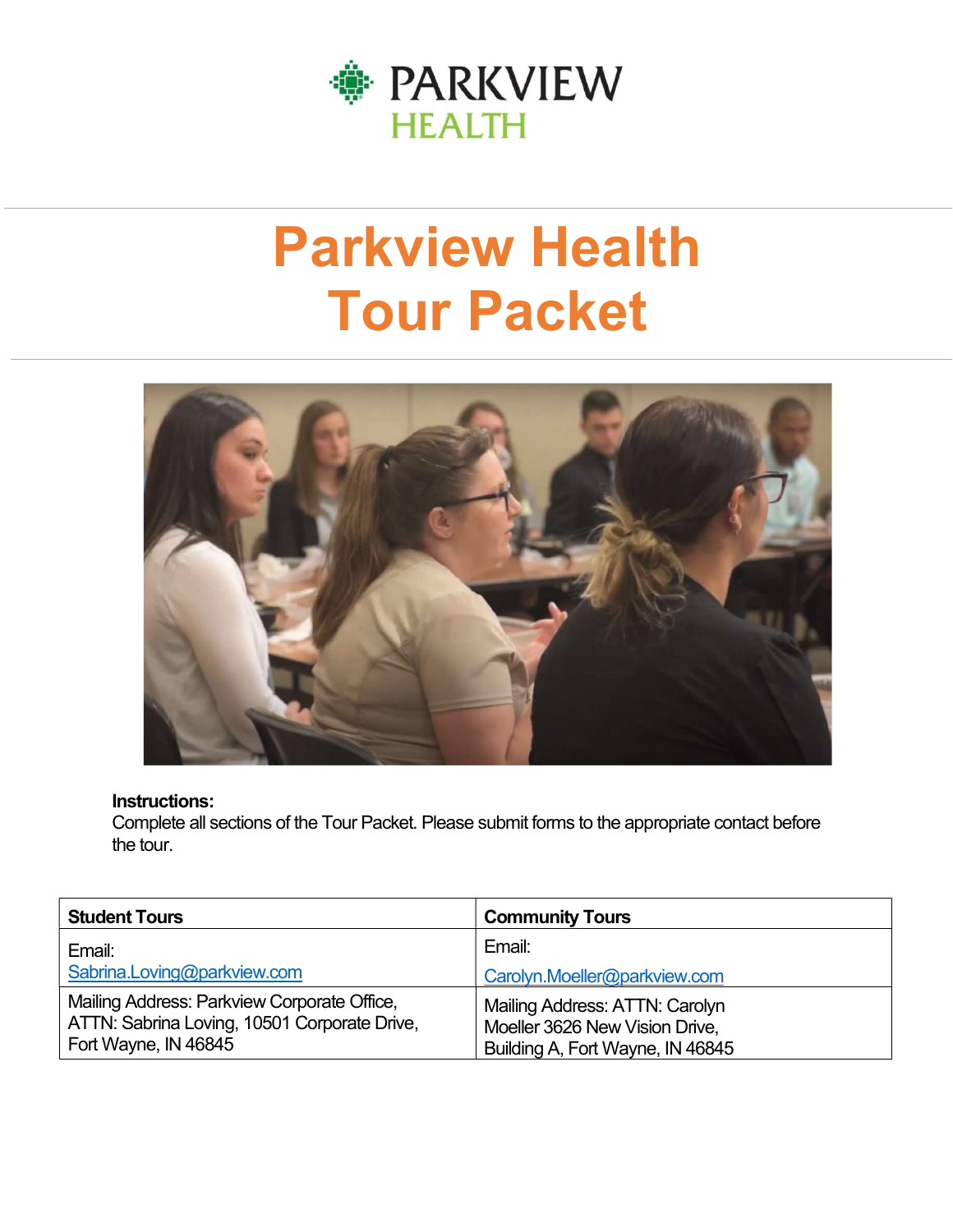#### Parkview Health Tour Packet Participant Information Sheet

| <b>Participant Information</b>                                      |  |  |  |
|---------------------------------------------------------------------|--|--|--|
| <b>Tour Participant Full Name</b><br>Including Middle Initial       |  |  |  |
| <b>Tour Participant Phone</b><br><b>Number</b>                      |  |  |  |
| <b>Tour Participant Email</b><br><b>Address</b>                     |  |  |  |
| <b>Emergency Contact Information</b>                                |  |  |  |
| Name of Emergency Contact                                           |  |  |  |
| <b>Relationship to Tour</b><br>Participant                          |  |  |  |
| Cell/Home Phone Number of<br><b>Emergency Contact</b>               |  |  |  |
| Work Phone Number of<br><b>Emergency Contact (if</b><br>applicable) |  |  |  |

All information on this form will be kept in a secure, private location and used only in the event of an emergency or urgent business-related situation.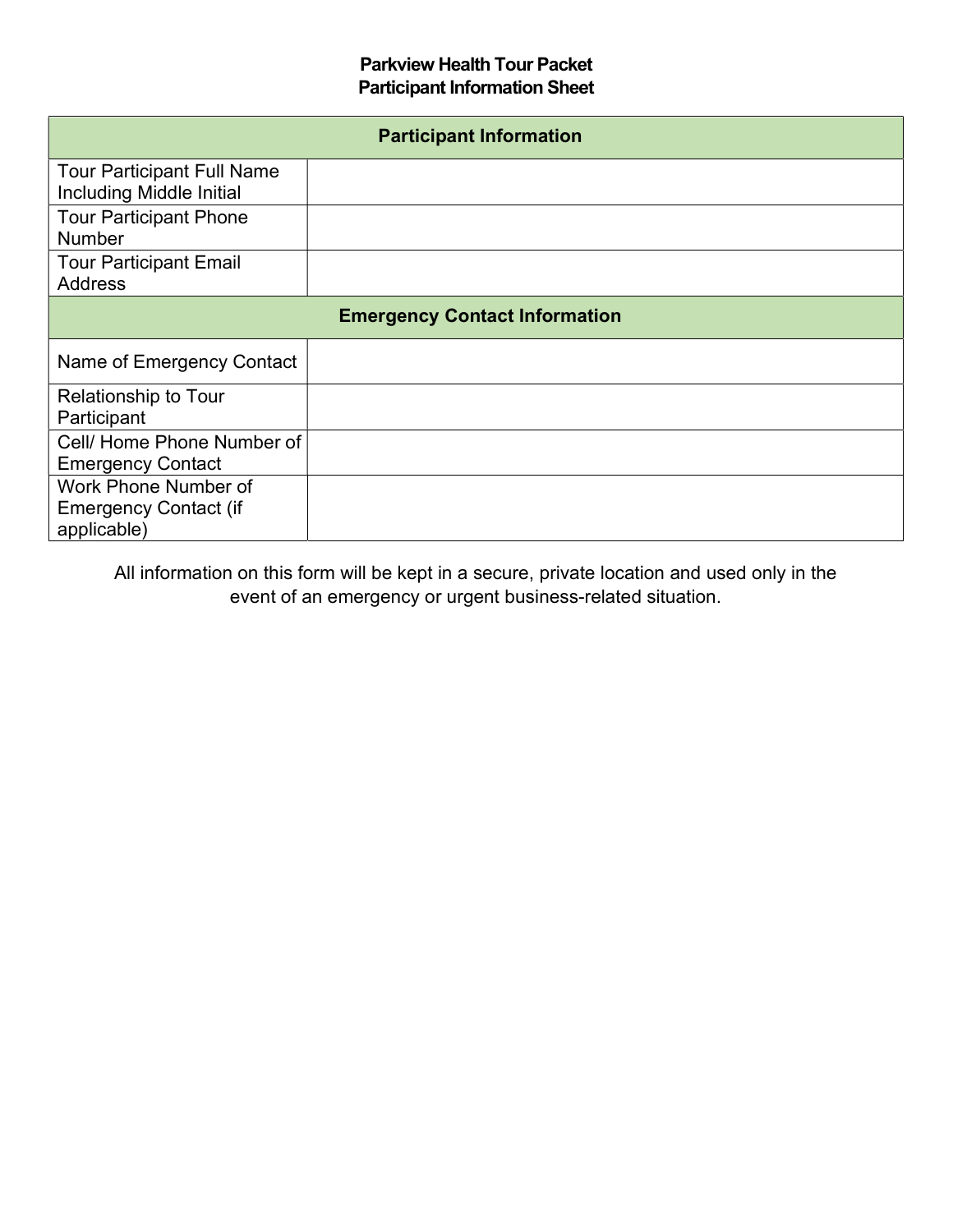#### Parkview Health Confidentiality Agreement

I understand that in the performance of my duties as an affiliating student, faculty member of affiliating school, or observer that during my participation in an education program at Parkview Health System, Inc. ("Facility") I may have access to and may be involved in the processing of verbal, written, computer generated, computer accessed, filmed, and/or recorded information related to patients, physicians, employees and business information, all identified as "Confidential Information", as defined by the Parkview Health Confidentiality Policy. I understand that I am required to protect and maintain the confidentiality of this Confidential Information at all times.

I acknowledge that if my position requires application of an electronic signature code, it is the equivalent of my legal handwritten signature. I understand that if I disregard the confidentiality of my electronic signature code, use the code of another person, or fail to comply with these confidentiality requirements, I will be committing an illegal and/or unprofessional act.

I understand that a violation of these confidentiality considerations may result in disciplinary action, up to and including termination of my participation in an education program at Facility or legal action.

I certify by my signature that I have knowledge of the provisions of the Parkview Health Confidentiality Policy. I agree to adhere to and uphold Parkview Confidential Information.

|                                                                                                                               | Date __________ |
|-------------------------------------------------------------------------------------------------------------------------------|-----------------|
|                                                                                                                               | Date __________ |
|                                                                                                                               |                 |
|                                                                                                                               | Date __________ |
|                                                                                                                               | Date _________  |
| Email<br><u> 1989 - Jan Samuel Barbara, martin da shekara tsara 1989 - An tsara 1989 - An tsara 1989 - An tsara 1989 - An</u> |                 |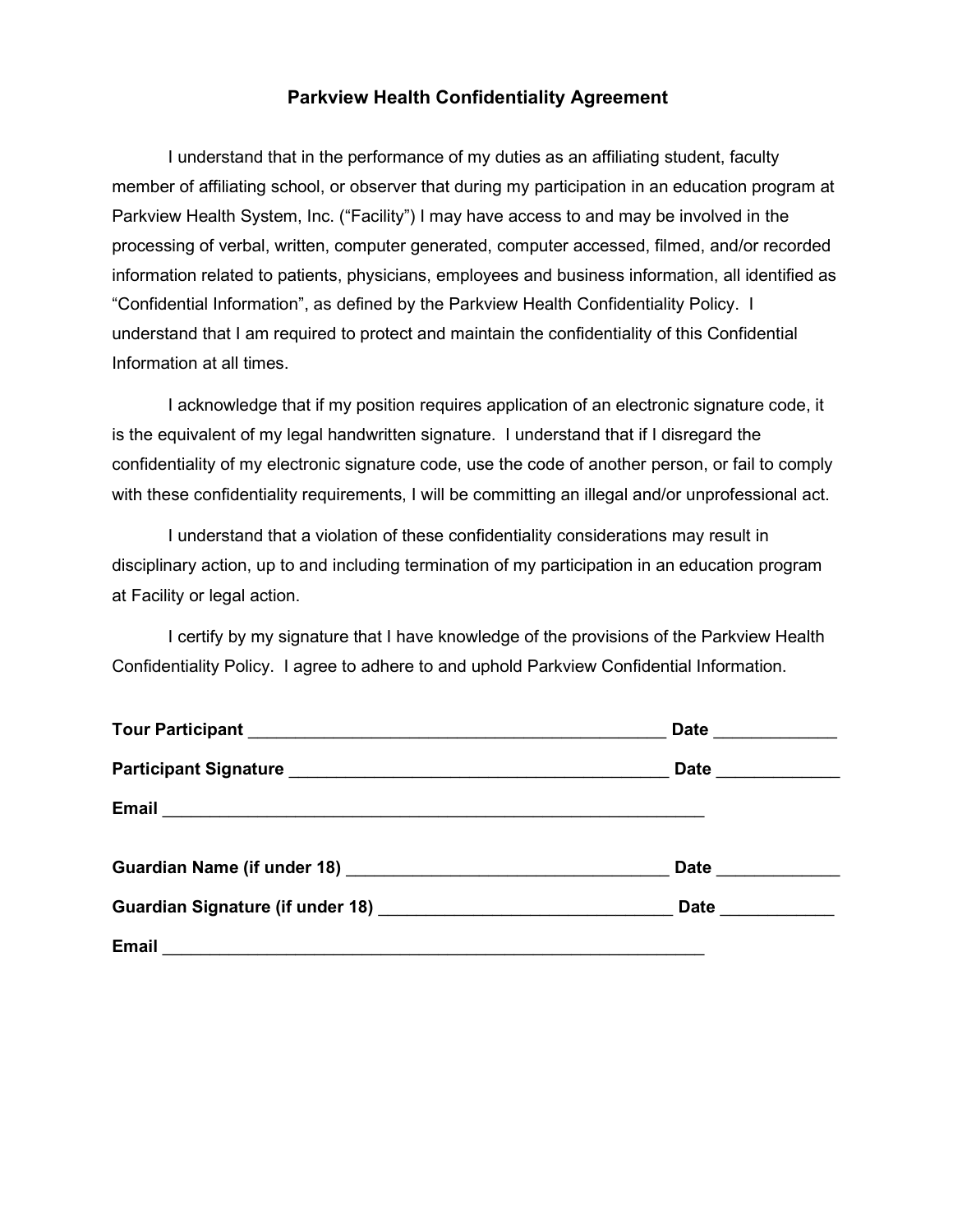#### Dress Code

Our patients and families deserve and expect professional appearance from everyone they encounter at Parkview. Make sure your clothing is well-selected, clean and wrinklefree so you look your personal best.

Dress code for the day of your shadow is "BUSINESS CASUAL." Examples include clothing such as slacks, khakis, sweaters, collared or polo shirts, and other items that would be worn in professional settings or places of worship.

You MAY NOT wear jeans, shorts, sweatshirts/pants, clothing with holes, or any clothing that is inappropriate in a professional work environment.

Footwear must be closed-toe, with safe non-skid soles. No sandals or flip-flops. Athletic shoes are appropriate.

Please avoid displaying extremes in clothing, hair styles, jewelry, visible tattoos, and body piercings.

#### Checking In

When you arrive to your facility, please report to the designated location to meet your tour group.

#### Tour Day Suggestions

It is highly recommended that you eat a meal prior to arriving. You may be exposed to situations that can make you feel queasy. A good meal will help prevent this! Additional food items and beverages are available for your purchase in designated dining and vending areas at each facility.

If you feel uncomfortable, dizzy or ill at any time, please let your staff member know immediately. Do not hesitate. We understand that new experiences in the hospital can be overwhelming at times.

Stay attentive and engaged in your observation and maintain professional behavior at all times. You are welcome to ask our staff questions as appropriate. Please remember that your experience is observation only, and you will not be participating in hands-on activities.

#### For Additional Assistance

If you need additional assistance, please contact Sabrina.Loving@parkview.com.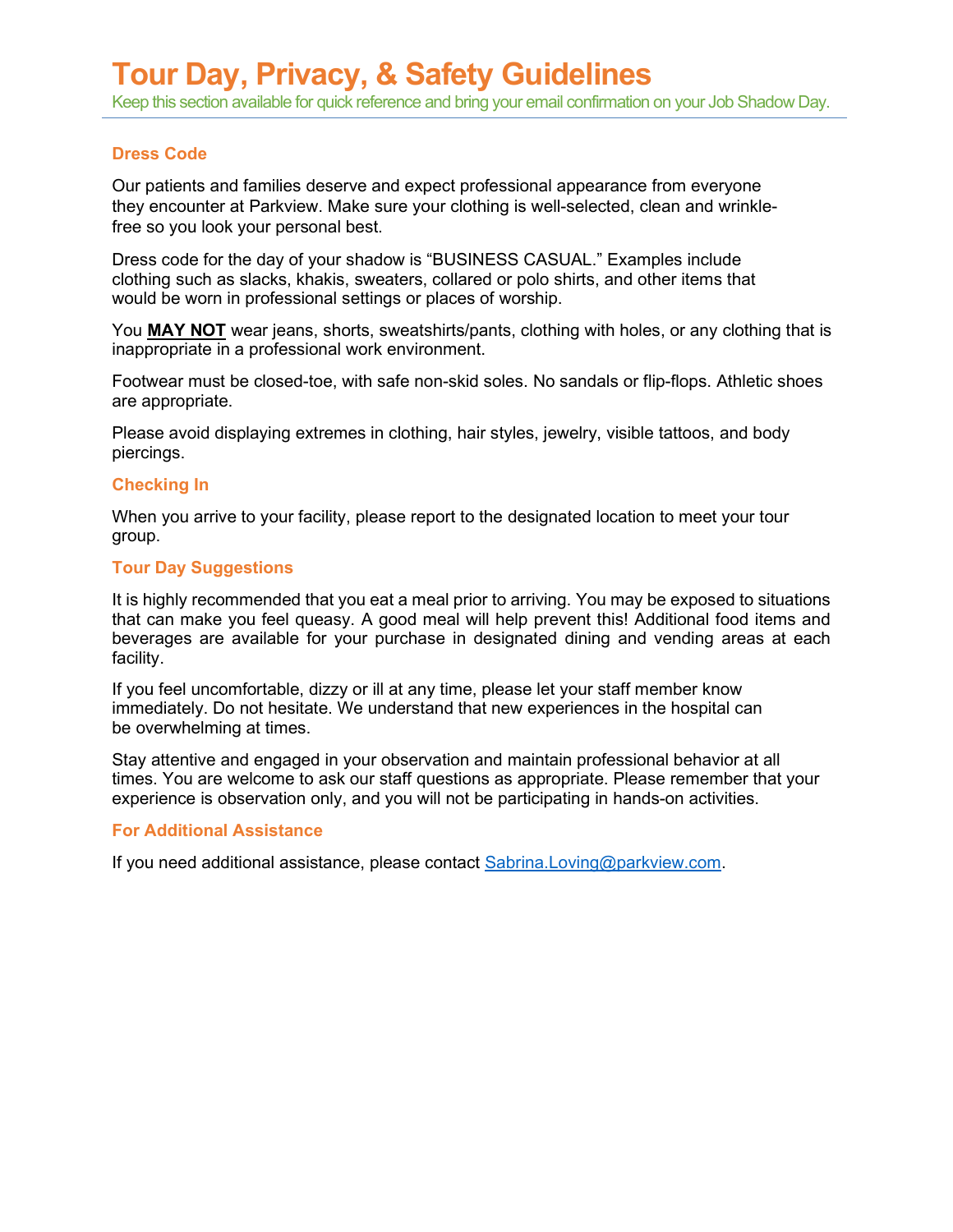## Parkview Health, Mission, Vision, & Values

Please review the information below

#### About Us

Parkview Health is a not-for-profit, community-based health system serving a northeast Indiana and northwest Ohio population of more than 895,000. With more than 13,000 employees, we're the region's largest employer.

Our mission is to improve your health and inspire you to take steps to improve your well-being. We've been serving our communities since our early beginnings as Fort Wayne City Hospital in 1878. The Parkview Health system was formed in 1995 and our heritage of care and compassion continues today with nine hospitals and a network of primary care and specialty physicians.

#### Our Mission and Vision

As a community owned, not-for-profit organization, Parkview Health is dedicated to improving your health and inspiring your well-being by…

- Tailoring a personalized health journey to achieve your unique goals
- Demonstrating world-class teamwork as we partner with you along that journey
- Providing the excellence, innovation and value you seek in terms of convenience, compassion, service, cost and quality

#### **Values**

- **Trust** We have mutual respect and confidence in others.
- Quality We put trusted care into action through technology, education, and best practices in medicine.
- Flexibility We accept change in innovative and proactive ways.
- Teamwork Working together, we actively and respectfully listen to each other's' ideas. We communicate openly, honestly, and constructively.
- Stewardship We manage the care of our patients as if they were members of our family and we manage financial and material resources as if they were our own.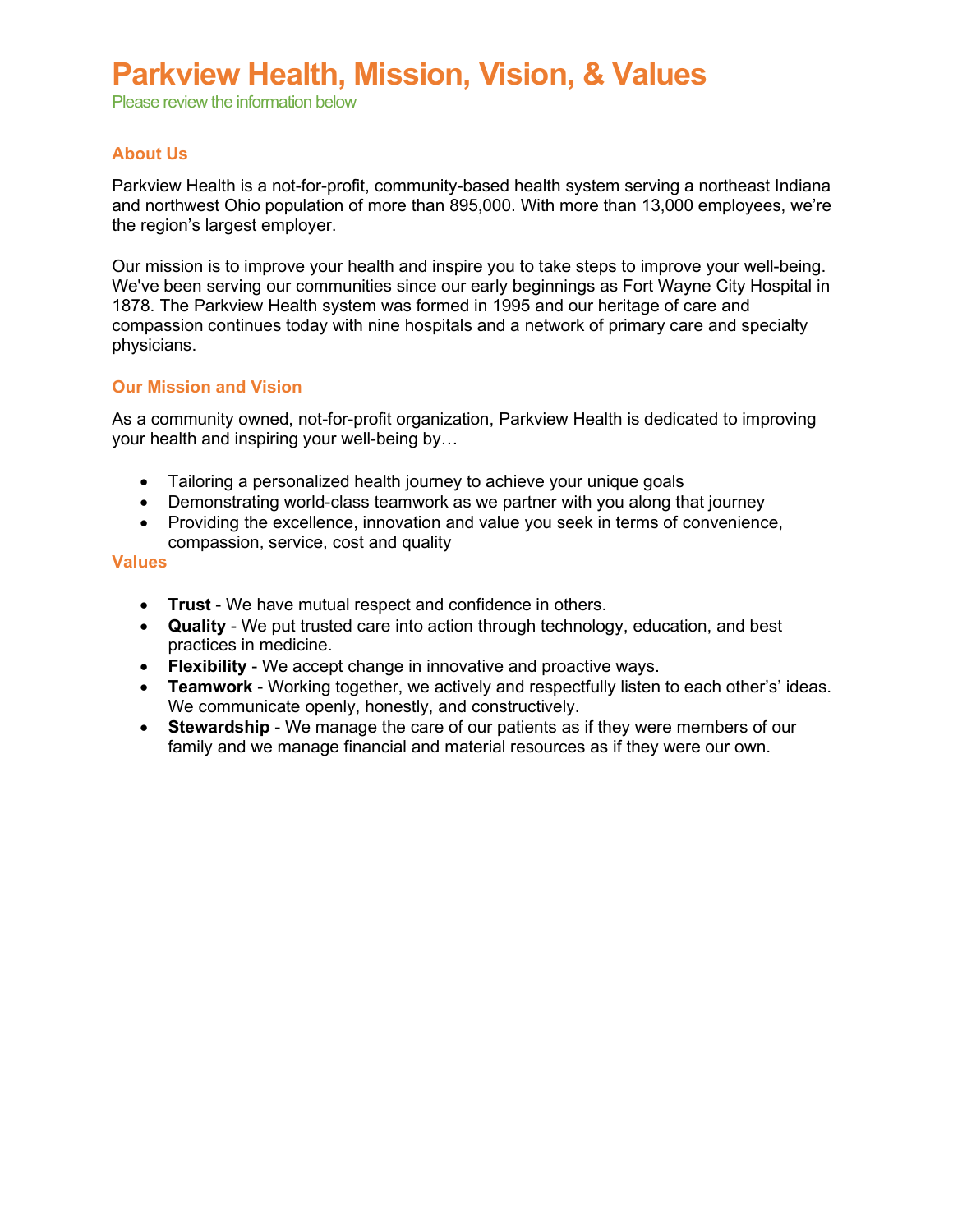### Confidentiality- What does it mean?

Please review the information below

Confidentiality means "keeping information private." In a hospital or healthcare setting, all patient information is considered confidential. We follow HIPAA guidelines. Any information about patients that is spoken, on paper, or on computer is to be kept private. You cannot tell your family, friends, or anyone else (who is not taking care of the patient) about this information.

Examples of confidential information include:

- Name
- Address
- Age
- Social Security Number
- Whether Someone is in The Hospital
- Diagnosis or The Reason Why Someone is in The Hospital
- Treatments and Medications
- Past Health Conditions

If you share any of these types of information with people who do not need to know, you have broken confidentiality and you have broken the law! This can lead to fines and potential jail time.

In addition to patient information, confidentiality must also include privacy of:

- Business-Related Information
- Fellow Employee Personal and Employment Information

Please agree to keep patient information confidential and remember… "A slip of the lip-pa violates HIPAA."

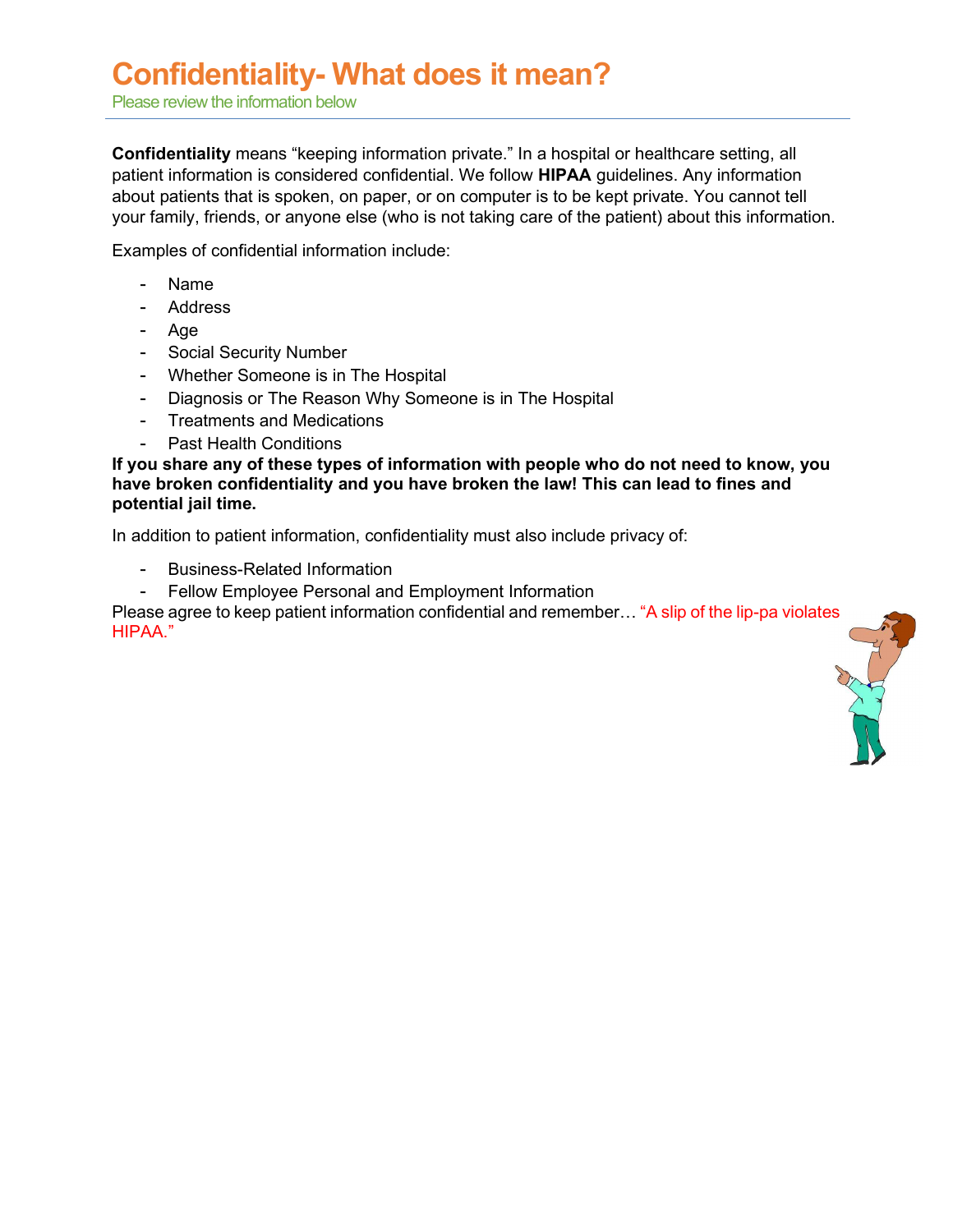### Fire and Security Information

Please review the information below

All fire information is available in the departments Emergency Preparedness Manual. Please check with the department Manager/Supervisor as to your responsibilities in a Code Red (fire) situation.

#### In Case of Fire

- Know where the fire pull stations are in your area.
- Know where the fire extinguisher is in your area.
- Know what the evacuation plan is for your area.
- If you see or suspect a fire remember: RACE and PASS

| R | Rescue             | P | Pull    |
|---|--------------------|---|---------|
| A | Alert (Dial 1-911) | А | Aim     |
| C | Contain            | S | Squeeze |
| E | Extinguish         | S | Sweep   |

RACE stands for the four steps to follow in the event of a fire:

- Remove/ rescue persons from immediate danger.
- Activate the alarm closest to the fir area. Alert persons in the immediate area by announcing the phrase "Code Red" several times.
- Contain fire by closing doors and windows where the fire is located.
- Extinguish the fire by using the proper type of fire extinguisher, when appropriate.

PASS stands for the proper way to use a fire extinguisher:

- Pull the pin.
- Aim at the base of the flame.
- Squeeze the handle.
- Sweep from side to side.

### **Overhead Announcement Plain Language Announcement**

| <b>Fire Alert</b><br>Code Red                                                                                                                                   | Emergency Tone + "Fire Alert" + location of fire                                                                                                                                                                                                                                                                                                                                                          |
|-----------------------------------------------------------------------------------------------------------------------------------------------------------------|-----------------------------------------------------------------------------------------------------------------------------------------------------------------------------------------------------------------------------------------------------------------------------------------------------------------------------------------------------------------------------------------------------------|
| <b>Security Alert</b><br>Code Green (Bomb Threat)<br>۰.<br>Code Gray (Violent Behavior)<br><b>Active Shooter</b><br>Code Pink (Infant/Child<br>Ξ.<br>Abduction) | Emergency Tone + "Security Alert" + "suspicious package-unknown area"<br>$\blacksquare$<br>or "Suspicious package-security needed to (area)"<br>Emergency Tone + "Security Alert" "Security needed in (area)"<br>$\blacksquare$<br>Emergency Tone + "Security Alert" "Active Shooter (area)"<br>Emergency Tone + "Security Alert" "Missing Infant/Child" or "Infant Child<br>$\blacksquare$<br>abduction" |
| <b>Weather Alert</b><br>Code White                                                                                                                              | Emergency Tone + "Weather Alert" + specific weather event<br>"Tornado Warning"<br>$\circ$<br>"Thunderstorm Warning"<br>$\circ$                                                                                                                                                                                                                                                                            |
| <b>Emergency Alert</b><br>Code Blue (Cardiac Arrest)<br><b>Rapid Response</b><br>Code Orange (Disaster)<br>Code Yellow (IS System Failure)                      | No change in the Code Blue or Rapid Response announcement<br>$\overline{\phantom{a}}$<br>Emergency Tone + "Emergency Alert" + type of disaster<br>$\blacksquare$<br>Emergency Tone + "Emergency Alert" IS downtime (area)<br>$\blacksquare$<br>Emergency Tone + "Emergency Alert" Failure of Essential Utilities<br>$\blacksquare$<br>standby for further information                                     |